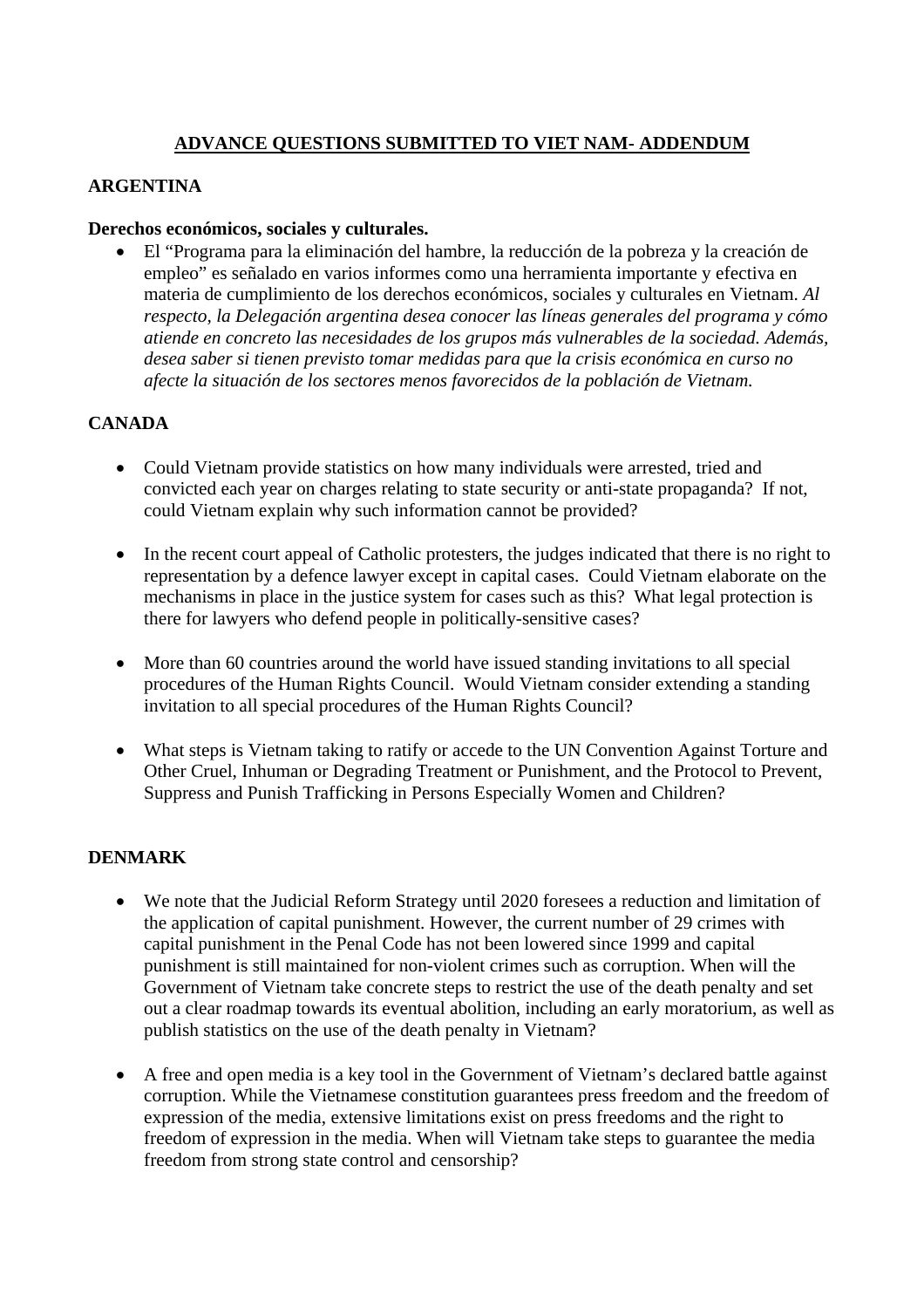- Detention conditions appear to be extremely harsh, and reports have been received about beatings and torture. What steps are taken to deal with these problems?
- Denmark welcomes the commitment of Vietnam to consider accession to the UN Convention Against Torture (UNCAT). As work has been ongoing for some time to assess such a potential accession to UNCAT, when will Vietnam make public a clear time table or road map for its accession to UNCAT?

### **HUNGARY**

- What does the Government of Vietnam do for the revision of the group of crimes imposing death penalty? How does she explore the possibilities to replace death penalty with other penal sentences in the future?
- What steps does the Government of Vietnam take for the harmonisation of Vietnamese law with paragraphs 69-70 of the Constitution in order to protect the right to freedom of religion and to prevent administrational restrictions on different religious communities?
- What does the Government of Vietnam do for the improvement of the conditions of detention and for the prohibition of the detention of prisoners for a longer period without any fair trial or without a sentence of an independent court?
- What does the Government of Vietnam do for defining discrimination properly in her law? What steps have been taken for the establishment of an institutional framework for the detection, data collection, and protection of victims by the Government?

## **LATVIA**

• According to the information by the Office of the UN High Commissioner for Human Rights, 63 countries from different regions of the world have issued standing invitations to all special procedures of the Human Rights Council. Considering previous cooperation of Viet Nam with special procedures mandate holders (Special Rapporteur on freedom of religion or belief (19 - 28 October 1998)) and despite the pending requests by 6 Special Rapporteurs to visit Viet Nam - would your country consider extending a standing invitation to all special procedures of the Human Rights Council in the future?